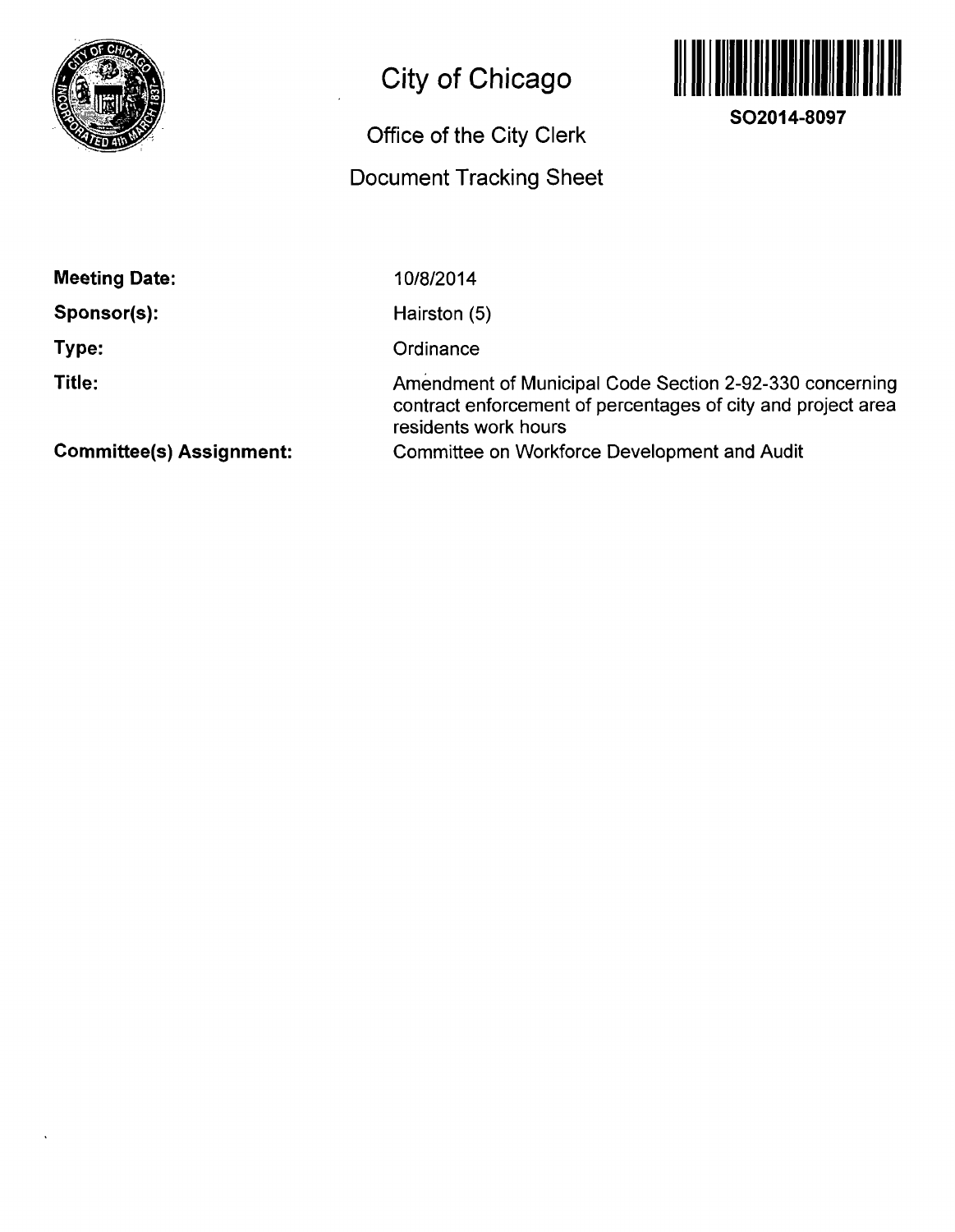# **\/Nj0R.K5=ORCe**

#### **SUBSTITUTE ORDINANCE**

### **BE IT ORDAINED BY THE CITY COUNCIL OF THE CITY OF CHICAGO:**

**SECTION 1. Section 2-92-330 of the Municipal Code of Chicago is hereby amended by by inserting the language underscored, as follows:** 

**2-92-330 Contracts - Percentages of city and project area residents work hours - Enforcement.** 

**(a-1) For purposes of this section,** 

 $\sim$   $\sim$ 

 $\Delta$ 

تبد

**"City residents" means persons domiciled within the city.** 

**"Project area residents" means persons domiciled within that part of the city designated as the project area in the information for bidders issued by DPS.** 

**''Domicile" means an individual's one and only true, fixed and permanent home and principal establishment.** 

**"Eligible residents" means city residents and project area residents.** 

**(a) For any construction project advertised, or if not advertised, awarded, by the city that has an estimated contract value of \$100,000.00 or more, and where not otherwise prohibited by federal, state or local law, the total hours worked by persons on the site of the construction project by employees of the contractor and subcontractors shall be performed (i) at least 50**  percent by city residents; and (ii) at least 7.5 percent by project area residents. Work hours **performed by project area residents shall be considered to be work hours performed by city residents for purposes of calculating the minimum work hour percentage required to be perfonned by city residents.** 

**These minimum percentages of work hours for eligible residents shall not be understood as limiting or deterring the fuller utilization of eligible residents beyond these levels, but are intended instead as minimum requirements. Contractors shall make good faith efforts to utilize qualified eli^ble residents in unskilled and skilled labor positions. The chief procurement officer shall separately monitor the utilization of eligible residents in skilled and unskilled**  positions, and shall report his findings to the city council committee on the budget and **government operations \^^en substantially all of the construction contracts for each construction season have been closed. The chief procurement officer shall also report whether he has determined that separate minimum percentages of eligible residents are warranted for skilled and unskilled labor positions.** 

**The chief procurement officer shall develop standards and procedures for reducing or waiving these minimum percentages of work hours for eligible residents when a bidder or contractor can**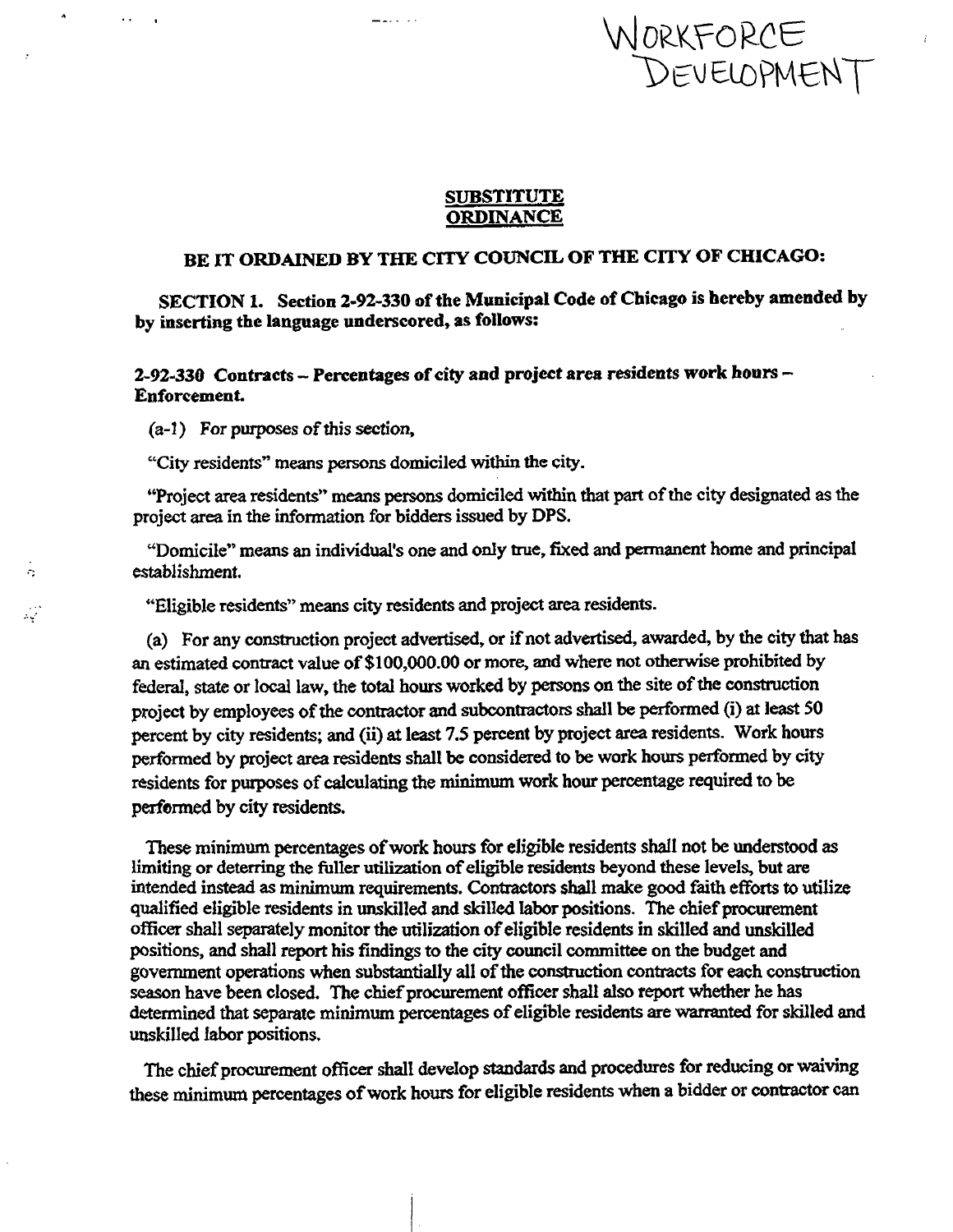**demonstrate the impracticality or excessive cost of complying with these percentage levels for particular contracts or classes of employees. Except as otherwise provided in the chief procurement officer's standards and procedures, a waiver or reduction shall be deemed**  appropriate if a contractor or subcontractor has unsuccessfully solicited a sufficient number of **eligible residents to perform the work identified in the bid solicitation and has documented such effort to the satisfaction of the chief procurement officer. In addition, such standards and procedures shall require that a contractor seeking a waiver or reduction shall have provided timely notice of the need for qualified eligible residents to an appropriate source of referrals, which source shall be entitled to comment on any waiver or reduction application. If the chief procurement officer determines that lesser percentage standards are appropriate with respect to a particular contract subject to competitive bidding prior to the bid solicitations for such contract, such bid solicitations shall include a statement of such revised standards. The chief procurement officer shall file quarterly reports of his determinations on all reduction or waiver requests made pursuant to this paragraph with the city council committee on the budget and govemment operations.** 

**(b) Implementation of the requirements established in subsection (a) of this section will be achieved by including in contracts and subcontracts described therein the following language:** 

**The contractor and all subcontractors that perform work on the site on the construction project undertaken pursuant to this contract shall comply with the minimum percentages of total work hours performed by eligible residents as specified in Section 2-92-330 of the Municipal Code of Chicago.** 

#### **Project's MBE/WBE/Chicago & Project Area Residency Requirements should be evaluated**  several times while the project is still active.

**The contractor shall provide for the maintenance of adequate employee residency records to**  ensure that eligible residents are employed on the project. The contractor and subcontractors **shall maintain copies of personal documents supportive of every eligible resident employee's actual record of residence.** 

**Weekly certified payroll reports (U.S. Department of Labor Form WH-347 or equivalent) submitted to the commissioner of the supervising department in triplicate, shall identify clearly the actual residence of every employee on each submitted certified payroll. The first time that an employee's name appears on a payroll, the date that the company hired the employee should be written in after the employee's name.** 

**Full access to the contractor's and subcontractors' employment record shall be granted to the chief procurement officer, the commissioner of the supervising department, the Superintendent of the Chicago Police Department, the inspector general, or any duly authorized representative thereof. The contractor and subcontractors shall maintain all relevant persormel data in records for a period of at least three years after final acceptance of the work.**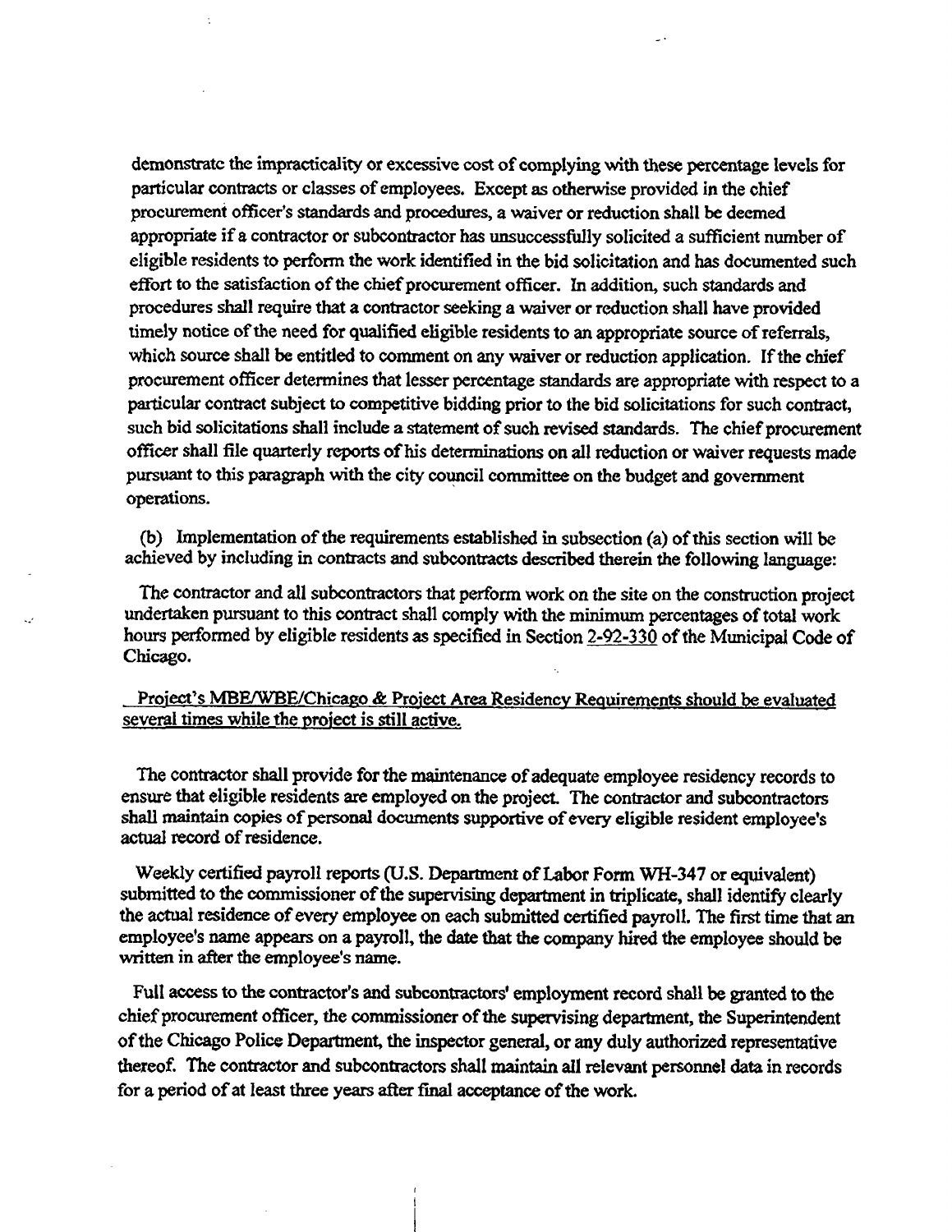**At the direction of the supervising department, affidavits and other supporting documentation**  will be required of the contractor to verify or clarify an employee's actual address when doubt or **lack of clanty has arisen.** 

**Good faith efforts on the part of the contractor to provide utilization of eligible residents shall not suffice to replace the actual, verified achievement of the requirements of this section concerning the work hours performed by eligible residents. Nothing provided in this paragraph shall be construed to prevent the chief procurement officer from considering such good faith efforts as appropriate for reducing or waiving the minimum percentages of work hours for**  eligible residents requirement, pursuant to Section 2-92-330(a) of the Municipal Code of **Chicago.** 

 $\frac{CDOT\sin\theta}{\sin\theta}$  initiate a rating system, similar to IDOT, which would rank companies **according to their overall performance including their effort to increase MBE/WBE percentages and other hiring goals.** 

**When work is completed, in the event that the city has determined that the contractor failed to ensure the fulfillment of the requirements of this section conceming the work hours perfonned**  by eligible residents or has failed to report in the manner as indicated above, the city will thereby **be damaged in the failure to provide the benefit of demonstrable employment to eligible residents to the degree stipulated in this section. Therefore, in such a case of non- compliance it is agreed that 1/20 of 1 percent (.05%), 0.0005, of the approved contract value for this contract shall be surrendered by the contractor to the city in payment for each percentage of shortfall**  toward the stipulated residency requirement. Failure to report the residency of employees **entirely and correctly shall result in the surrender of the entire liquidated damages as if no eligible residents were employed in either of the categories. The willful falsification of statements and the certification of payroll date may subject the contractor or subcontractors or employee to prosecution. Any retainage to cover contract performance that may become due to the contractor pursuant to Section 2-92-250 of the municipal code of Chicago may be withheld by the city pending the chief procurement officer's determination whether the contractor must surrender damages as provided in this paragraph.** 

**Nothing herein provided shall be construed to be a limitation upon the "Notice of Requirements for Affirmative Action to Ensure Equal Employment Opportunity, Executive Order 11246" and '\*Standard Federal Equal Employment Opportunity, Executive Order 11246", or other affirmative action required for equal opportunity under the provisions of this contract.** 

**(c) The monetary damages stipulated in subsection (b) hereof may be adjusted by the chief**  procurement officer to represent a larger fraction of the approved contract value, if the chief procurement officer determines after a review of contractors' compliance with this section that **said damages are insufficient to secure compliance herewith. In no event may the damages be adjusted to a lower fraction. Any such change must be made effective for all contracts advertised as of a specific date chosen by the chief procurement officer and must be made prior to said**  advertisement.